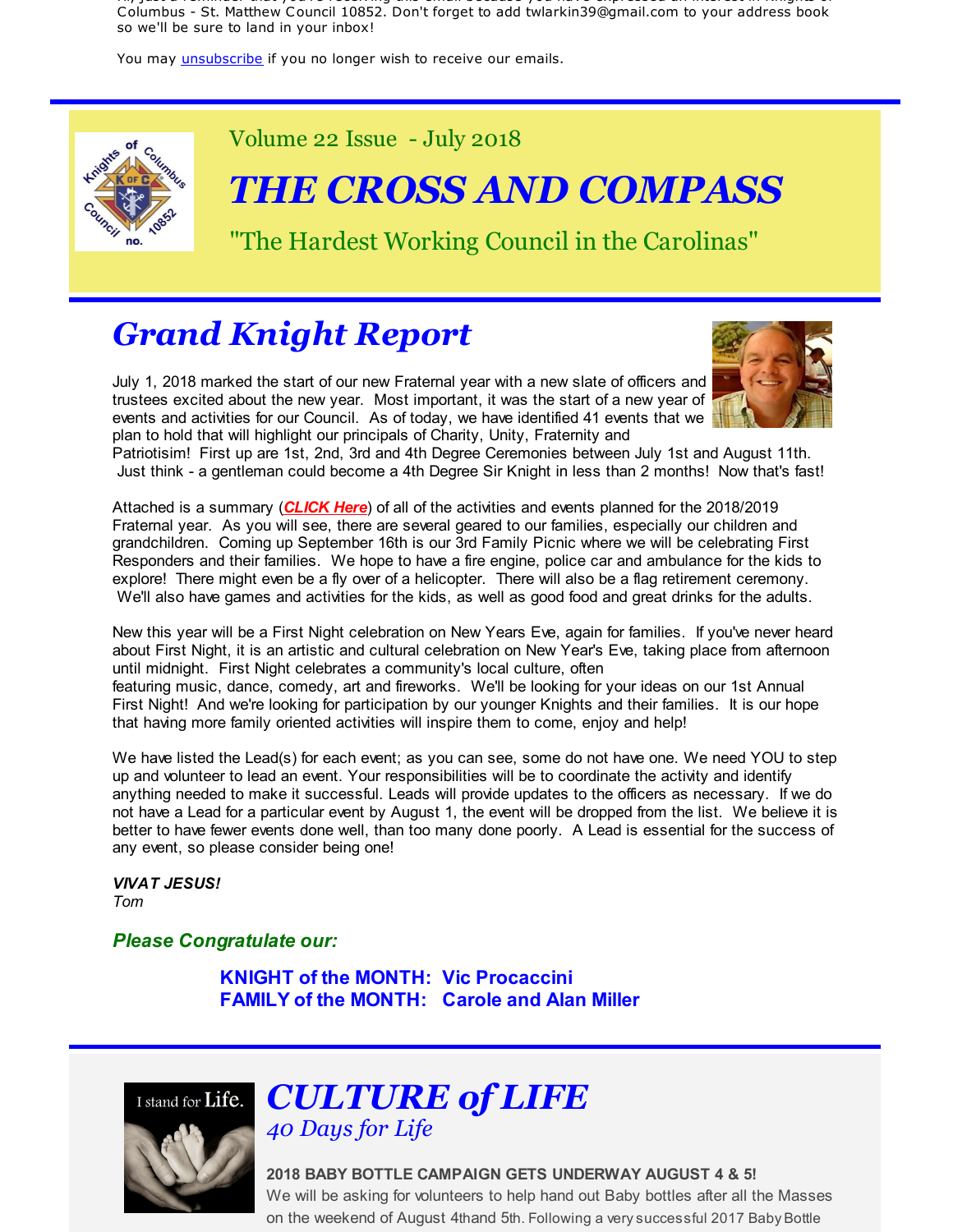Campaign we are hoping for greater participation and generosity this year. Last year's total contributions were over \$17,000, allowing us to give \$3,300 to five different organizations that help mothers and their children. Their needs continue to increase and so do I hope that our efforts increase. ASign-Up Genius will be coming soon.

#### *LAMB Least Among My Brothers*



Here we are at the midpoint of 2018. We've raised less than 50% of our goal for LAMB fundraising for this calendar year. So, we have a challenge ahead of us. Your help will be critical to our Council achieving its goal to provide the level of financial support that we have in the past to those organizations which serve those with intellectual disabilities.

Some of the organizations that we donate our LAMB funds to are Holy Angels in Belmont, UMAR (group homes), Special Olympics and, of course, the St. Matthew SPRED program.

This year we have added a new organization which specifically serves individuals with Down Syndrome and their families. This organization is Gigi's Playhouse. This is a national organization which just recently opened a center in Charlotte, its 33rd location. To learn more please visit www.gigisplayhouse.org/charlotte.

And, when you are asked to volunteer for an Operation LAMB fundraising event this Fall, just say YES! You will be serving those whom Jesus called the Least Among My Brothers.

### *Installation Ceremony*

For Fraternal Year 2018/2019 Officers:

Installation Ceremony - July 18th before 7:30 pm Knight's Mass

Reception Following Mass at SCBC



#### *ALL are Welcome - RSVP*



### *World Hunger Drive Dinner*

As part of Our Council's support of the The Monsignor McSweeney World Hunger Drive, we provided dinner before the Praise, Worship and Adoration Service on Friday, June 29th. We served almost 100 parishioners hot dogs,

chicken sandwiches, chips and water. Thanks to all who helped with the dinner - it was a great success and hopefully becomes an annual event! Our Council has also donated \$1,000 to the drive!

## *Donated Goods*

Abig thank you to all volunteers that help the St. Matthew Donated Goods Ministry! Next monthly collection of donated goods is Saturday July 14th from 8 am until noon. Volunteers needed for all activities including sorting and packing but especially those that can help load and unload furniture and those that have trucks that can pick up from households that are donating furniture. Visit our Sign up Genius page to volunteer - *CLICK Here!*

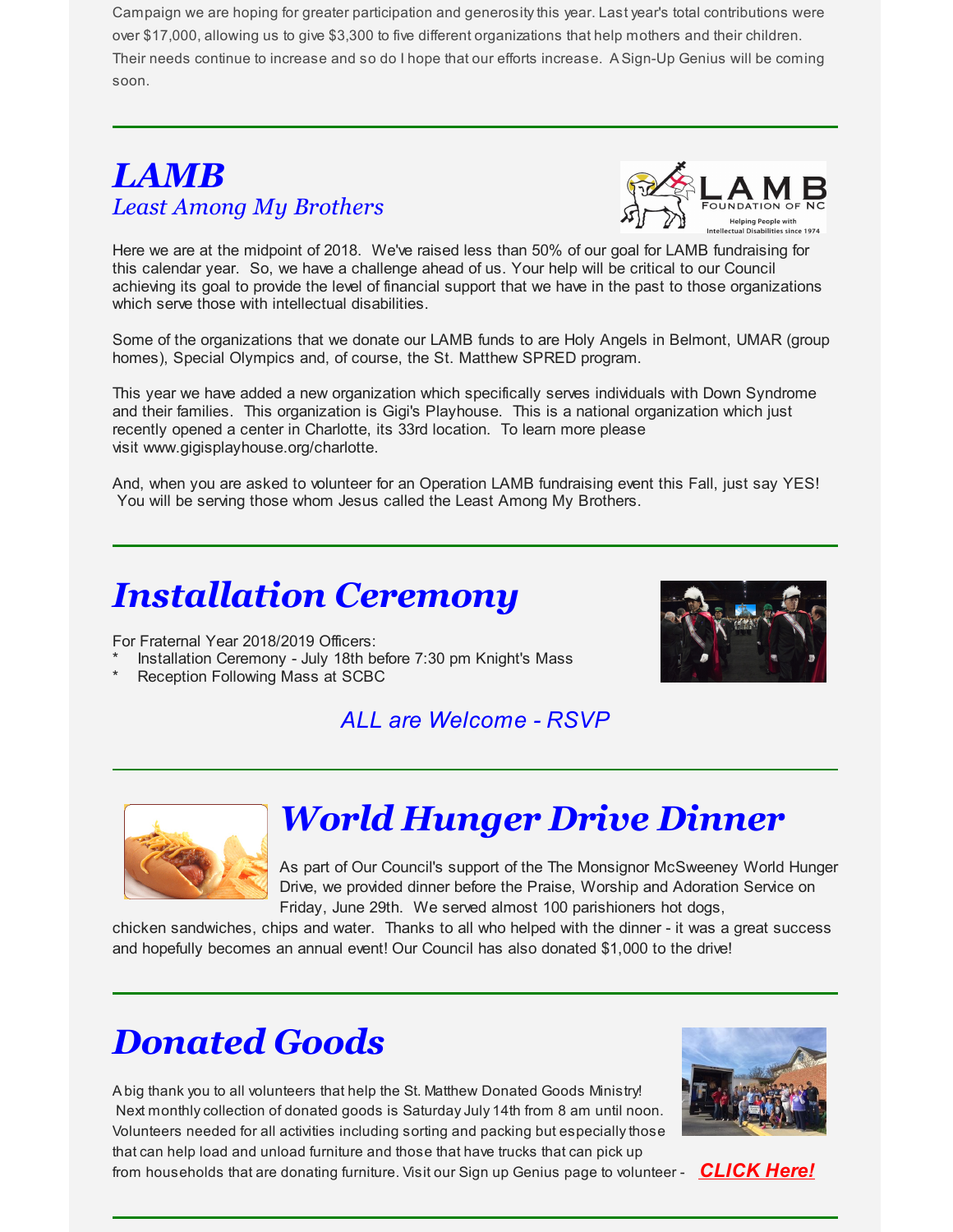

## *Annual Car Raffle*

Our Council's annual; Car Raffle has begun! Most Knights have been sent two tickets in the mail, to buy or sell. As in past years, the tickets are \$25 each or 5 for \$100. If you need additional tickets, please contact Ron

Schumacher at 704-618-2442 or e-mail reschu8@gmail.com.

Sales of tickets will continue to September 16, 2018, with the drawing during our 3rd Annual Family Picnic and Celebration of 1st Responders at the South Charlotte Banquet Center. Until then we ask that you sell tickets to your family and friends as well at Church. We will also have a PayPal link so everyone can purchase tickets online - details coming!

Our annual Car Raffle is our major fund raiser, with all proceeds going to our various charities, such as SPRED, Holy Angels, UMAR and many more! Your efforts are necessary to ensure we continue to support these fantastic organizations!

## *Parish Breakfast Results*

At June's breakfast we served 285 paying customers while 51 were Free - mostly from coupons given out at Ministry Fairs. We made \$530, short of our \$1,000 goal. Total Year End profit was \$7,368 against a goal of \$10,000. As can be seen from the chart below, attendance and profit dropped after the January 2018 breakfast. We are reviewing the data to try and determine why.

The first breakfast of the new fraternal year is Sunday, September 16th. Please help us make it the best year yet by volunteering or attending!

|                  |                                      |       |                  |               |             |               |                              |        |            | KofC #10852 - Parish Breakfast Budget vs. Actual Results |               |      |
|------------------|--------------------------------------|-------|------------------|---------------|-------------|---------------|------------------------------|--------|------------|----------------------------------------------------------|---------------|------|
|                  |                                      |       |                  |               |             |               | <b>Fiscal Year 2017/2018</b> |        |            |                                                          |               |      |
|                  |                                      |       |                  |               |             |               | <b>YTD</b>                   |        | <b>YTD</b> | <b>YTD</b>                                               | #             | #    |
|                  | Profit                               |       | Profit           |               | Profit      | <b>Profit</b> |                              | Profit |            | Profit                                                   | Paying        | Free |
| <b>Month</b>     | Goal                                 |       |                  | <b>Actual</b> | %%%<br>Goal |               | <b>Actual</b>                |        | %%%        | <b>Diners</b>                                            | <b>Diners</b> |      |
| <b>Jul'17</b>    | No B'Fast scheduled due to vacations |       |                  |               |             |               |                              |        |            |                                                          |               |      |
| Aug              | No B'Fast scheduled due to vacations |       |                  |               |             |               |                              |        |            |                                                          |               |      |
| Sep <sup>1</sup> | \$                                   | 1,000 | \$               | 1.42          | 0.14%       | \$            | 1,000                        | \$     | 1.42       | 0.14%                                                    | 180           | 13   |
| Oct              | \$                                   | 1,000 | \$               | 1,252         | 125.2%      | \$            | 2,000                        | \$     | 1,253      | 62.67%                                                   | 352           | 11   |
| Nov              | \$                                   | 1,000 | \$               | 1,109         | 110.9%      | \$            | 3,000                        | \$     | 2,362      | 78.75%                                                   | 334           | 36   |
| Dec'17 $1$       | \$                                   | 1,000 | \$               | 1,173         | 117.3%      | \$            | 4,000                        | \$     | 3,535      | 88.39%                                                   | 357           | 16   |
| Jan'18           | \$                                   | 1,000 | \$               | 1,018         | 101.8%      | \$            | 5,000                        | \$     | 4,553      | 91.07%                                                   | 416           | 12   |
| Feb              | \$                                   | 1,000 | \$               | 641           | 64.1%       | \$            | 6,000                        | \$     | 5,194      | 86.57%                                                   | 398           | 15   |
| Mar <sup>2</sup> | \$                                   | 1,000 | \$               | 559           | 55.9%       | \$            | 7,000                        | \$     | 5,753      | 82.19%                                                   | 308           | 14   |
| Apr              | \$                                   | 1,000 | \$               | 209           | 20.9%       | \$            | 8,000                        | \$     | 5,962      | 74.53%                                                   | 275           | 29   |
| May              | \$                                   | 1,000 | \$               | 876           | 87.6%       | \$            | 9,000                        | \$     | 6,838      | 75.98%                                                   | 330           | 14   |
| June             | \$                                   | 1,000 | \$               | 530           | 53.0%       | \$            | 10,000                       | \$     | 7,368      | 73.68%                                                   | 285           | 51   |
|                  |                                      |       |                  |               |             |               |                              |        |            |                                                          | 3235          | 211  |
|                  |                                      |       |                  |               |             |               |                              |        | \$2.28     | k- Averages -                                            | 323.5         | 21.1 |
| Panther game     |                                      |       | 1st good weather |               |             |               |                              |        |            |                                                          |               |      |



#### *Lumberton Needs YOU!*

In October of 2016, Hurricane Matthew wiped out Lumberton, NC. It is about 2.5 hours east of Charlotte. Hundreds of families are still not in their homes, and at the current pace, it's expected to take another 2 years to complete restoring all houses impacted.

• St. Matthew is helping them, one house at a time, but we need more volunteers like you.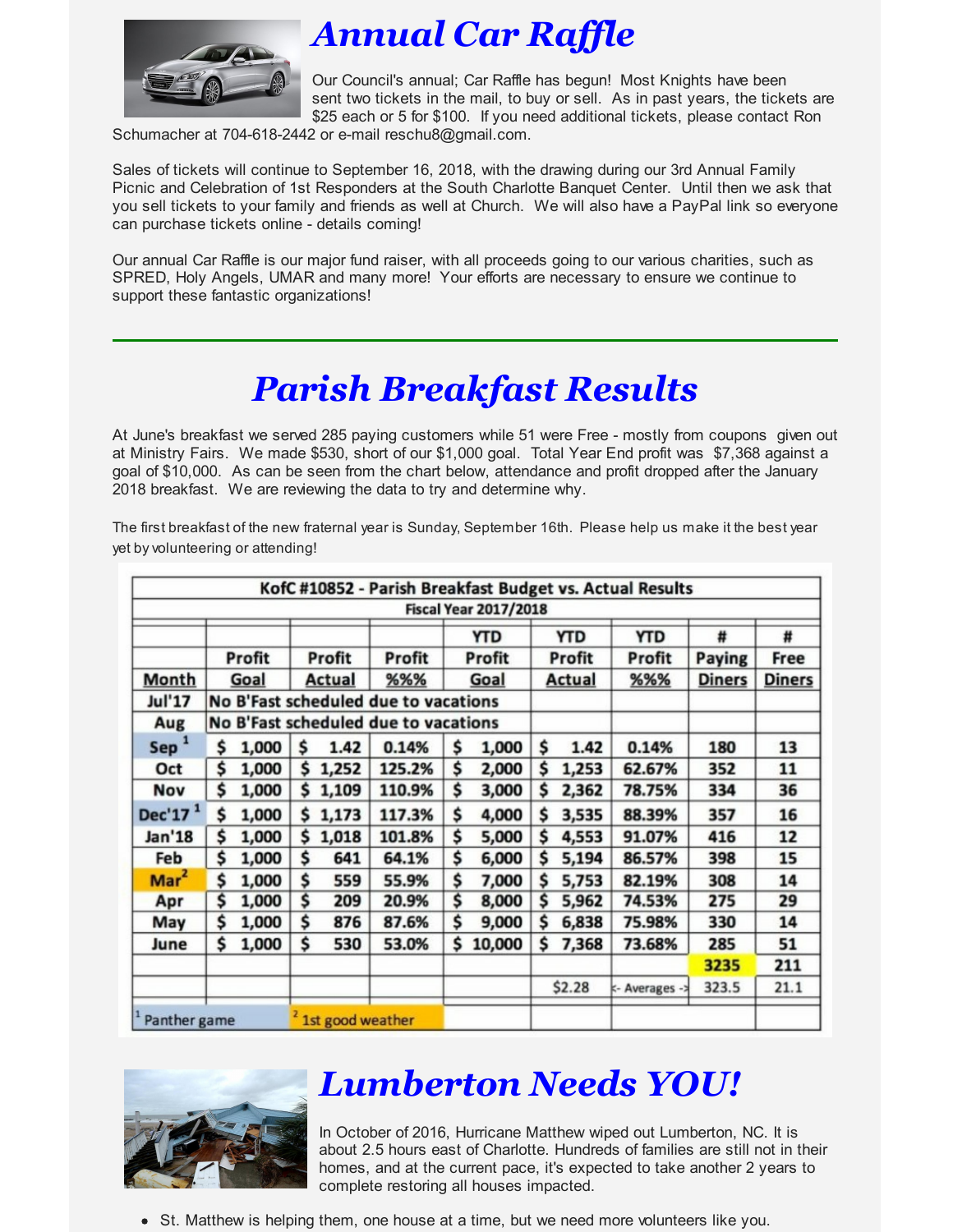- This is an ideal activity for families. Minimum age for children accompanied by a parent is 14. All minors must be accompanied by a parent.
- No Experience Required! There are many tasks that can be learned on-the-job, or if you do have expertise, we will find a perfect match for your skills.
- For those volunteers staying overnight there are free accommodations at the United Methodist Church in Lumberton, so no need to make your own arrangements.
- Volunteers typically arrive Thurs evening and return to Charlotte on Sunday. However, this is totally flexible.
- Future dates: July 12-15  $*$  Sept 6-9  $*$  Oct 11-14  $*$  Nov 8-11  $*$  Dec 1-4

For Details and/or to sign up, contact one of the following;

- Carolyn Balsley, carolynbalsley@gmail.com
- Joe George, jmecgeorge@aol.com
- Ron Schumacher, reschu8@gmail.com

### *Upcoming Degrees*

IMembers of St Matthew Knights of Columbus Council 10852 have the opportunity in the upcoming months to join the 4thDegree, the Patriotic order of the Knights of Columbus!



If you are a First, Second or Third-Degree Knight and are interested in advancing in the Knights, there are 2nd, 3rdand 4thdegrees available to you in the coming months.

| <b>Upcoming Second Degree</b>  |           |                              |           |                      |                        |
|--------------------------------|-----------|------------------------------|-----------|----------------------|------------------------|
| Date                           | Time      | <b>Registration Deadline</b> | Location  | Contact              | Phone/Email            |
| 07/10/18                       | $7:00$ PM | 07/10/18                     | Charlotte | Tom Larkin           | 803-762-8989           |
|                                |           |                              |           | Twlarkin39@gmail.com |                        |
| <b>Upcoming Third Degrees</b>  |           |                              |           |                      |                        |
| Date                           | Time      | <b>Registration Deadline</b> | Location  | Contact              | Phone/Email            |
| 08/04/18                       | 11:00 AM  | 7/28/18                      | Charlotte | Tom Larkin           | 803-762-8989           |
|                                |           |                              |           | Twlarkin39@gmail.com |                        |
| <b>Upcoming Fourth Degrees</b> |           |                              |           |                      |                        |
| Date                           | Time      | <b>Registration Deadline</b> | Location  | Contact              | Phone/Email            |
| 08/11/18                       | 11:30 AM  | 8/4/18                       | Charlotte | Tom Van Sistine      | 704-293-2346           |
|                                |           |                              |           |                      | Tevs10@carolina.rr.com |

If you are interested in attending one or more of these Degree Exemplifications, please contact St Matthew Knights of Columbus Council 10852 Membership Director Don Gavecich at dgavecich@gmail.com.



#### *American Flags for Sale*

The George L. Gettier Assembly 780 is selling 3 ft x 5 ft. American Flags for \$25. These flags are made in the good old United States of America.

When flags are purchased by a St. Matthew Knights of Columbus Council 10852 member, \$5 of the proceeds is returned to Council 10852.

Sir Knight Chuck Elgin, Faithful Navigator of Assembly 780, will have the flags available for sale at Council 10852 and Assembly 780 Business Meetings. Cash, Checks and Credit Cards are accepted.

If you cannot attend an Assembly 780 or Council 10852 Business meeting but are interested in a flag, please contact Faithful Navigator Chuck Elgin at Email: celgin01@earthlink.net; Call or Text: 704-614- 0504.